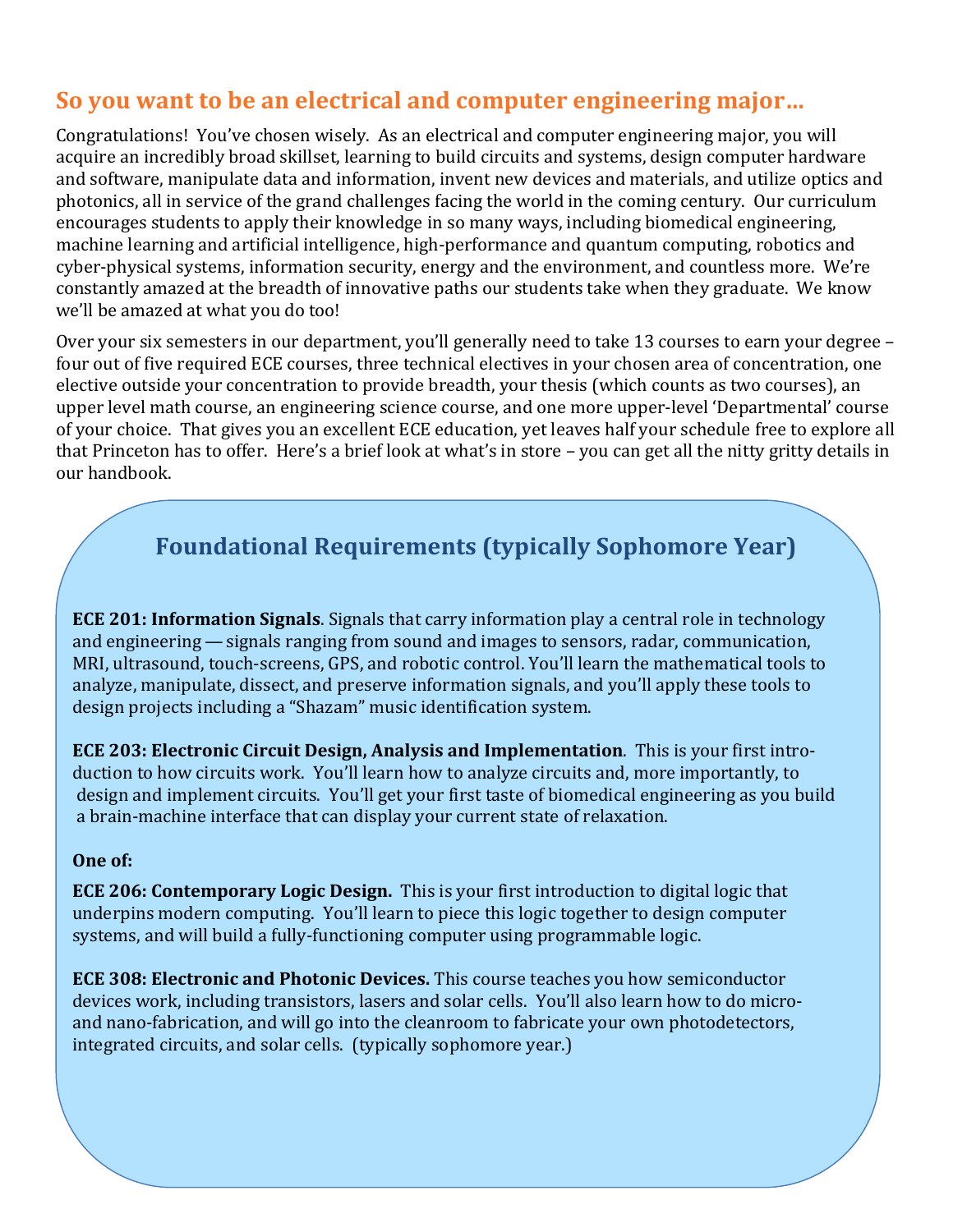## **Junior Year**

**ECE 302: Robotic and Autonomous Systems Lab.** The amazing carlab! You'll spend the first half of the semester getting to know and love your car, and learning how to build a complex system. Your car will use a digital camera to drive autonomously at a constant speed. In the second half of the class, you use the car as a platform to do anything you want – drift parallel parking, play soccer, catch a ball, map out the room – you pick the sensors and the platforms and do something incredible!

## **Senior Year**

**Thesis! (ECE 497/498).** All electrical and computer engineering students do a two semester thesis as the culmination of their Princeton education. This is widely described as one of the most rewarding experiences at Princeton, and provides a chance to work closely with faculty to create something entirely new.

We have two flavors of thesis. Many students choose to work with a faculty member doing research in their area of expertise. This gives you a chance to learn and contribute to the cutting edge of an enormous variety of fields. Past theses have included researching a non-invasive glucose monitor, a trace gas sensing system, large area electronics, quantum computing, exoscale computing, privacy and security, big data and MOOCs, and machine learning.

We also have student-driven projects, where students come up with an idea that they want to implement. Students work under the mentorship of a faculty member, often outside of their area of expertise. Past student driven projects have included a drone-based avalanche rescue system, a multidrone 3D cinematography system, a hybrid robot capable of switching between wheeled and legged operation, an origami folding robot, and a drone capable of flying and submerging underwater. Students often work in pairs or teams, often collaborating with students from other departments.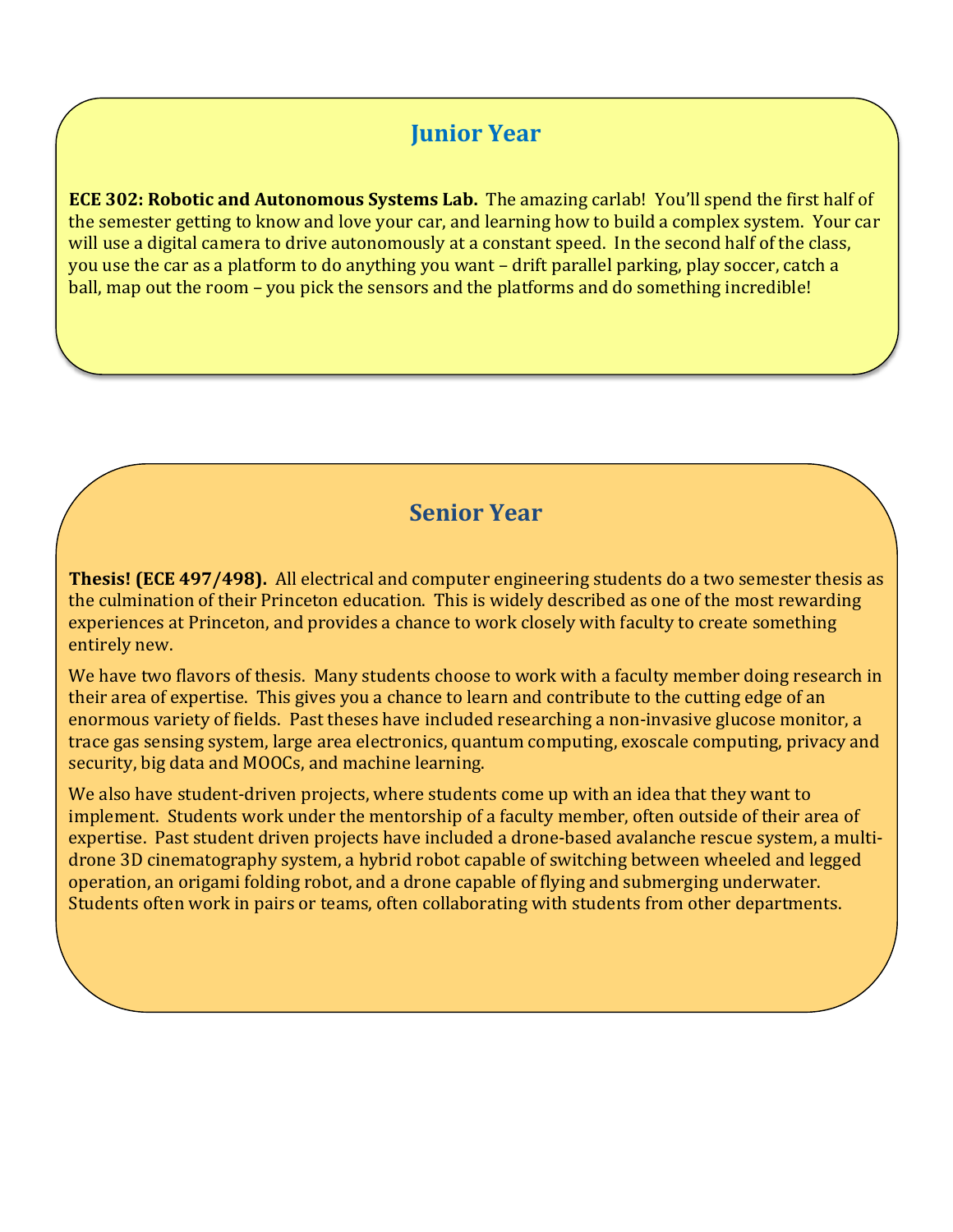# **General SEAS Requirements**

**Upper Level Math**. Students take one upper level math course of their choosing. Most ECE students take either differential equations (MAE 305) or probability (ORF309), but you can take any math course at the 300 level or above.

**Engineering Science.** Students take one course in a non-ECE SEAS discipline that is not a math course. This can be in any SEAS department, and often fills a cross-disciplinary interest. Most students fill this with COS 217 or COS 226, but there are countless options – a full list of common courses is in the handbook

# **Areas of Concentration**

Beyond our required courses, you'll take three courses in one area of concentration, and one breadth course outside your concentration. Concentrations cover core areas within ECE and major applications, and are often interdisciplinary – one of your three concentration courses can be outside of ECE. We have ten areas of concentration:

**Computer Systems.** Unlock the secrets of how computing works at all levels of abstraction, from transistors to gates to bits to computer architecture to programs to algorithms. In this concentration, you will gain the knowledge to analyze and build complete computing systems which is at the heart of and the main driver of the great advances built on top of computing. Faster and more efficient computing systems have and will continue to drive great advances in our society from better entertainment systems to better rocket design (fluid flow modeling) to unlocking the mysteries of the human genome.

**Circuits and Systems.** Circuit-design is the business of using the physics of devices, connected into networks to create functions of high value to us. Modern circuits represent some of the most complex man-made systems, and they deliver functions of some of the highest importance to society. The concentration in Circuits and Systems will prepare you to push the frontier, with an emphasis on the biggest challenges faced in industry and academic research today.

**Data and Information.** How can HD video be compressed and sent over an LTE network to your phone? How are medical images acquired and analyzed to diagnose diseases? And how does Netflix learn about your taste on movies? These are some of the questions that underlie the concentration in data and information. Learn the principles and underlying theories exemplified by image and video processing, machine learning, data transmission and compression, information theory and networking.

**Electronic Devices and Materials.** New materials and devices lie at the heart of modern technology. Learn how semiconductor materials and devices work, and how to fabricate devices and characterize materials. Apply your learning to explore large area electronics, novel sensor networks, solar cells, and medical diagnostic devices.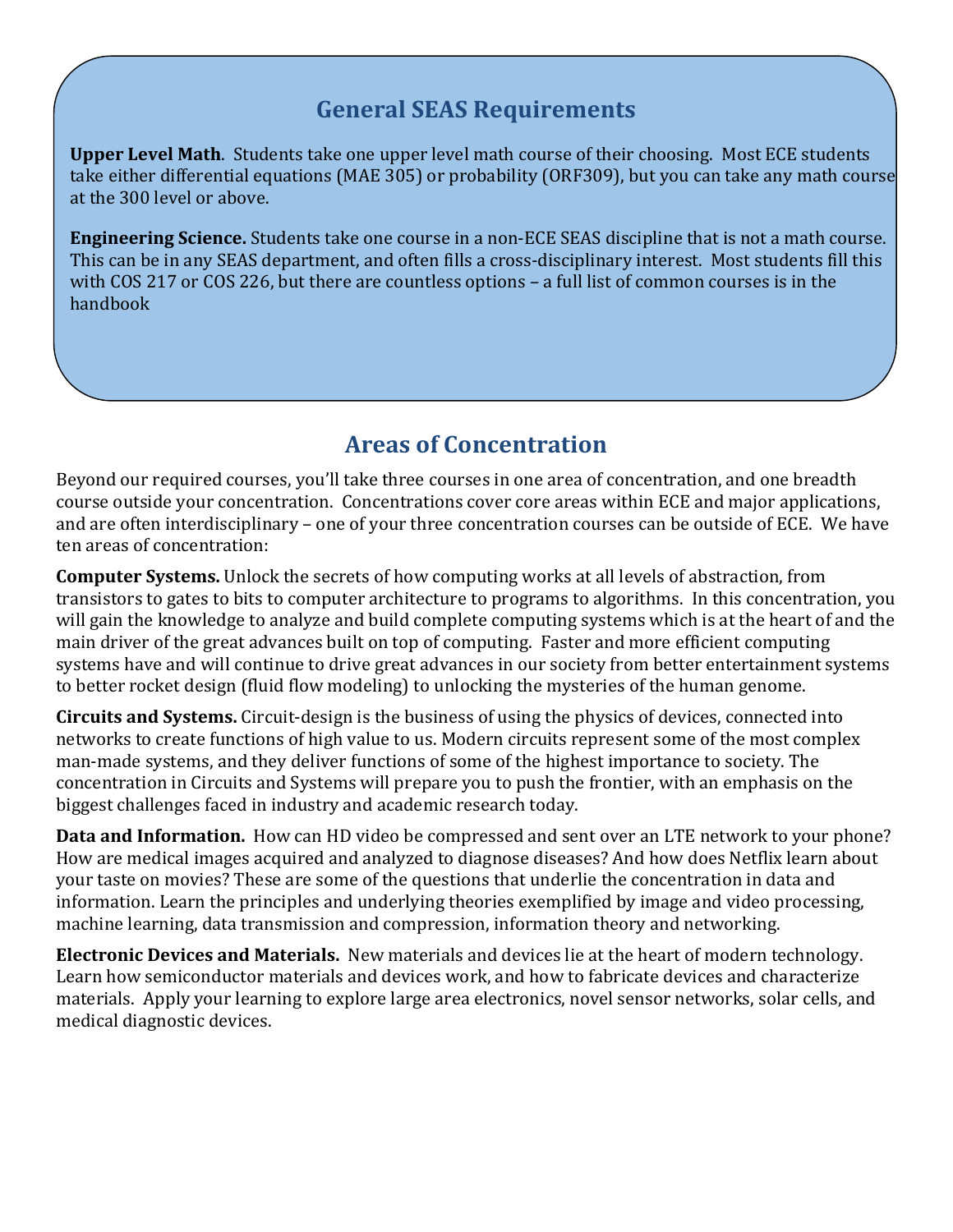**Optics and Photonics.** Light provides a powerful tool for imaging, sensing and communication. Learn how to generate and detect light and how lasers work, and apply your learning to biomedical imaging, photonic communications, and environmental sensing.

**Quantum Information and Applied Physics.** What kind of computers could you build if you could completely harness the bizarre laws of quantum mechanics? What kind of sensors become possible? Ones that are fundamentally different and seemingly impossible compared with what we have today, going well-beyond fundamental classical limits! Learn how they work and apply your learning to build real quantum systems!

**Biomedical Engineering.** ECE provides an incredible toolbox for understanding and manipulating biological systems. Learn to build and understand machine-brain interfaces, implantable electronics, biomedical imaging systems, and non-invasive optical probes, and to use data science to understand the brain and biological signals.

**Security and Privacy.** The security and privacy concentration aims to embed trust and resilience in our computing and communication infrastructure, including emerging paradigms based on Internet of Things, cyber-physical systems, social networks, connected cars and mobile, medical and wearable devices. The concentration includes the design of secure and resilient protocols that thwart sophisticated attackers, as well as approaches to protect the privacy of user data and communications.

**Robotics and Cyber-physical systems.** Electronic systems of the future will not only be aware of their surroundings, but capable of high-level planning and responses based on complex societal needs. Robotics and cyber-physical systems bring together sensors and actuators, computational subsystems, algorithms for inference and control, mathematical foundations for guaranteeing behaviors, and full system design and deployment. The concentration in Robotics and Cyber-physical Systems will prepare you in these aspects, looking forward to intelligent systems of the future.

**Energy and the Environment.** ECE provides a powerful toolbox for addressing global issues with energy and the environment. Learn how alternate energy sources work, how to design low-power electronics, how to manage and optimize a smart grid, and how to develop new environmental monitoring technology.

# **Slingshot Fund**

What would you do if money were not an issue? Do you have a great idea that you would love to try out? A product you want to develop? A company you might want to launch? An internship you wish to pursue?

The Department of Electrical and Computer Engineering is pleased to announce the Stephen C. Johnson Slingshot Fund for Innovation, a prize to help launch your dreams and make them a reality. We will award between one and five grants a year, totaling up to \$50,000, so funding for your idea could be substantial. This is not just another call for senior thesis or independent work funding, though that is one possibility.

This is a call to think bold and dream big, available to all electrical and computer engineering students. We want to enable you to do great things, and proposals will be judged based on creativity, boldness, and feasibility.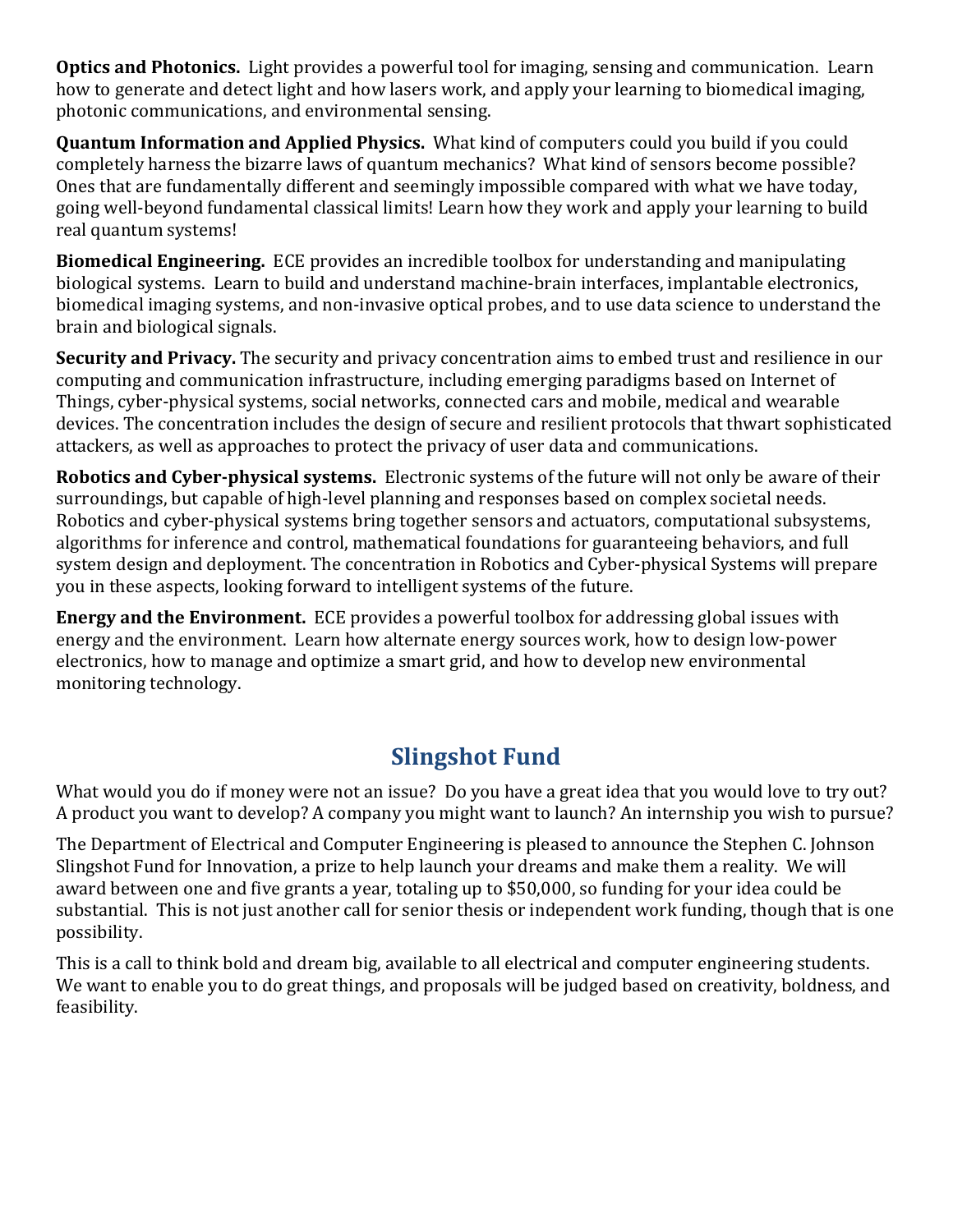### **ECE Undergraduate Concentrations: the Details All courses must be 300-level or higher. For all concentrations, at least two courses must be ECE (or ECE cross-listed) courses. Updated 11/12/21**

#### **Circuits and Systems**

Required: ECE 304 Electronic Circuits: Devices to ICs (S) Two courses from: ECE 341 Solid State Devices (F) COS/ECE375 Computer Architecture and Organization (F) ECE 368 Intro to Wireless Communication Systems (S) ECE 382 Probabilistic Systems and Information Processing (S) ECE 462 Design of VLSI (F) ECE 464 Embedded Computing (S '22) ECE 472 Architecture for Secure Computers/Smartphones (S '22) ECE 475 Computer Architecture (S '22) ECE 481 Power Electronics (F) ECE 482 Digital Signal Processing \* ECE461 Design with Nanotechnologies, no longer offered, but past students may use it for this concentration **Data and Information** ORF 309\* Probability and Stochastic Systems (F & S) is required. Then two or three courses from the list.\* ECE 346 Intelligent Robotic Systems (S) NEW COURSE ECE 364\*\* Machine Learning for Predictive Data Analysis (F) ECE 368 Intro to Wireless Communication Systems (S) ECE 381 Networks: Friends, Money and Bytes (not offered 21/22) ECE 382 Probabilistic Systems and Information Processing (S) ECE/COS 432 Information Security (F, S) ECE434/COS434 \*\*Machine Learning Theory (F) Added to concentration ECE 482 Digital Signal Processing ECE 486 Transmission and Compression of Information ECE 435\*\* Machine Learning and Pattern Recognition (F) COS 302/ECE305\*\* Mathematics for Numerical Computing & ML (F) COS 324\*\*Introduction to Machine Learning (F, S) COS 402 \*\*Artificial Intelligence COS 424\*\* Fundamentals of Machine Learning (S) COS 429 Computer Vision (F) ORF 350 Analysis of Big Data (S) ORF 363 Computing and Optimization for the Physical And Social Sciences (also COS 323) (S) \*ORF 309 can fulfill either the 300-level math requirement, or serve as

one of the 3 Data and Information courses, but not both. -If ORF 309 is taken to fulfill the 300-level math requirement, take 2

ECE courses from this list, plus any other course on this list. - If ORF 309 is taken as one of the 3 D&I courses (implying another 300-level math course) take any 2 ECE courses from this list.

\*\*Only one Machine Learning course may be applied to this concentration

#### **Security and Privacy** Required:

COS/ECE 432 Information Security (F, S)

### Two courses from:

 COS/ECE 375 Computer Architecture and Organization (F) ECE 364\*\* Machine Learning for Predictive Data Analysis (F) ECE 435\*\* Machine Learning and Pattern Recognition (F)

ECE 464 Embedded Computing (S '22)

 ECE 472 Architecture for Secure Computers/Smartphones (S '22)

### COS 324\*\*Introduction to Machine Learning (F, S)

COS 402\*\*Artificial Intelligence

COS 424\*\* Fundamentals of Machine Learning (S)

COS 433 Cryptography (S)

COS 461 Computer Networks (F)

\*\* Only one Machine Learning course may be applied towards this concentration

### **Electronic Devices and Materials**

Required: ECE 341 Solid State Devices (F) (Pre-req is ELE 308\*\*) Two courses from:

ECE 304\* Electronic Circuits: Devices to ICs (S)

ECE 308\*\* Electronic and Photonic Devices (F)

ECE 342 Principles of Quantum Engineering (S)

ECE 431 Solar Energy Conversion (not offered 21-22)

ECE 441 Solid-State Physics I (F)

ECE 449 Micro-Nanofabrication and Thin-Film Processing (S)

ECE 481\* Power Electronics (F)

- ECE 557 Solar Cells (not offered '21'-22)
- MAE 324 Structure and Properties of Materials (F)

MAE 424 Energy Storage Systems

MSE 301 Materials Science and Engineering (S)

 MSE 302 Laboratory Techniques in Materials Science (F) MSE 505 Characterization of Materials (S)

 \* Only one circuits (304 or 481) course may be applied towards this concentration

 \*\*ECE308 does not count if taken as part of the Foundation Requirement